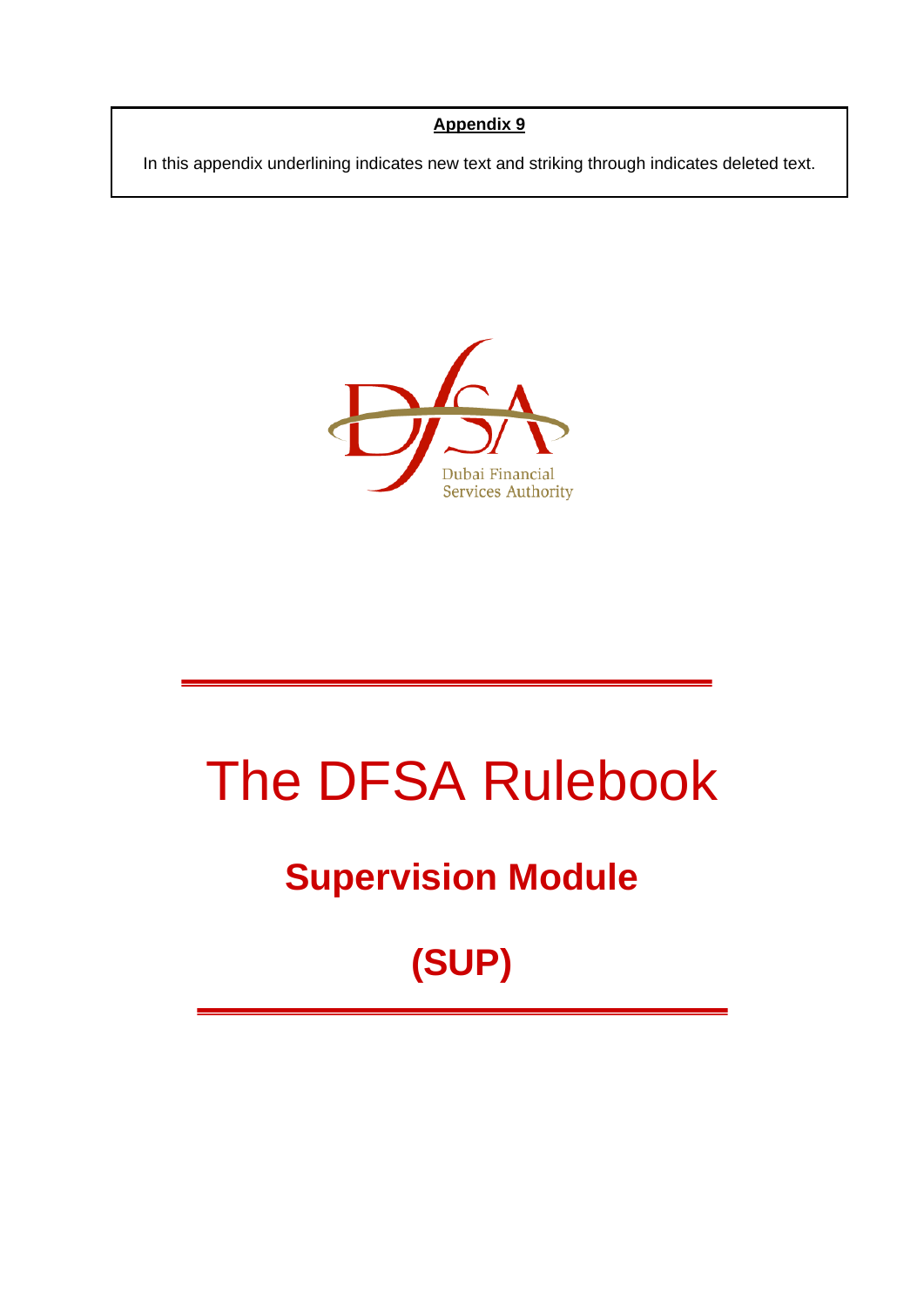

# **1 GENERAL APPROACH TO SUPERVISION**

# **1.1 Introduction**

#### **Guidance**

- 1. The Authorisation module (AUT), the Supervision module (SUP) and the Enforcement module (ENF) collectively outline the regulatory processes of the DFSA.
- 2. Specific Rules in relation to the licensing and supervision of Authorised Market Institutions are contained in the Authorised Market Institutions module (AMI). Specific Rules in relation to the licensing of Representative Offices are contained in the Representative Offices Module (REP).

**………** 

### **2 INFORMATION GATHERING**

### **2.1 Application**

**2.1.1** This chapter applies to an Authorised Person other than a Representative Office with respect to the carrying on of all of its activities and takes into account any activities of other members of the Group of which the Authorised Person is a member.

**………** 

## **4 REQUIREMENT TO PROVIDE A REPORT**

#### **4.1 Application**

**4.1.1** This chapter applies to every Authorised Person other than a Representative Office.

**………**